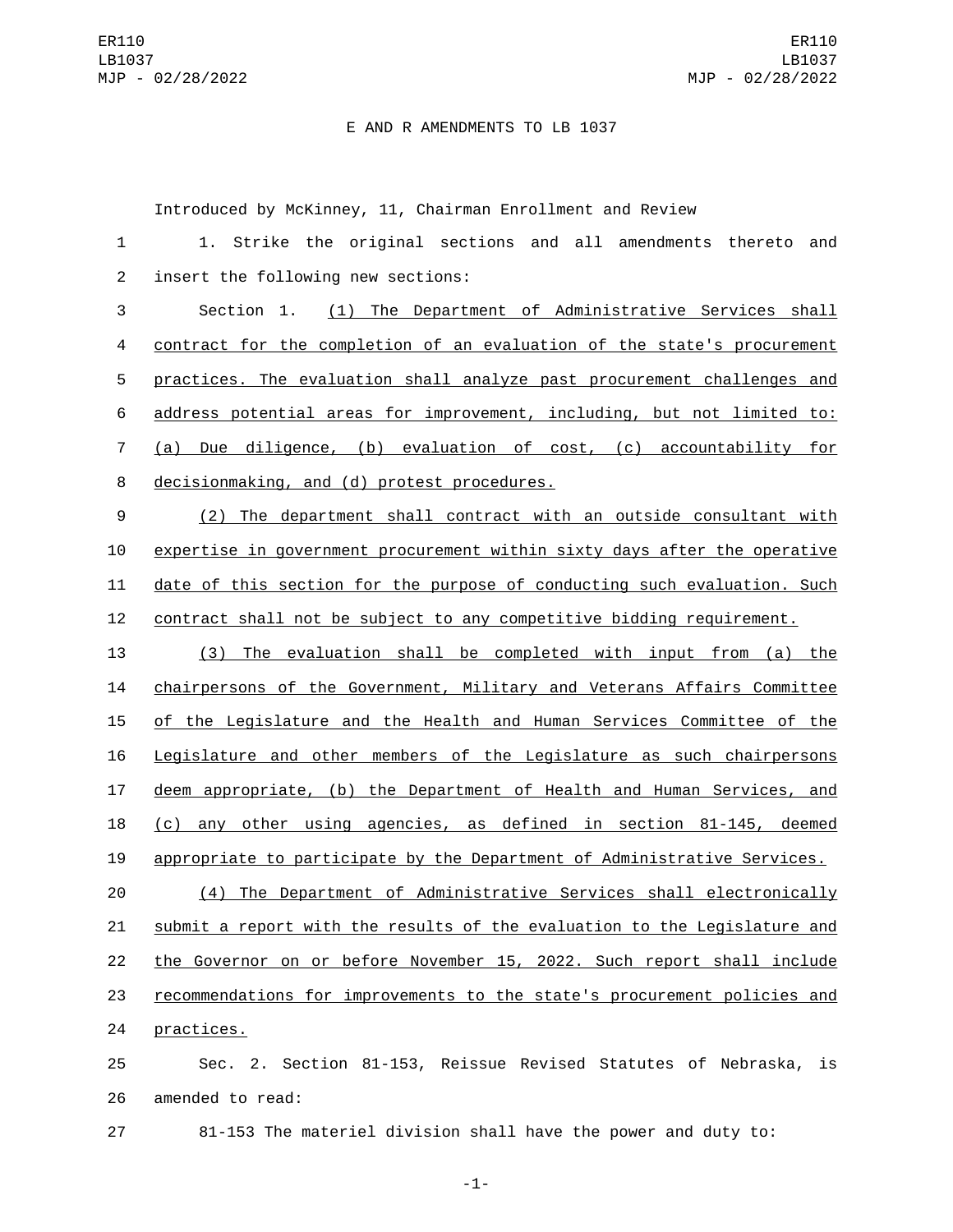(1) Purchase or contract for, in the name of the state, the personal property required by the using agencies and the state;

 (2) Promulgate, apply, and enforce standard specifications 4 established as provided in section 81-154;

 (3) Sell and dispose of personal property that is not needed by the state or its using agencies as provided in section 81-161.04 or initiate trade-ins when determined to be in the best interest of the state;

 (4) Determine the utility, quality, fitness, and suitability of all 9 personal property tendered or furnished;

 (5) Make rules and regulations consistent with sections 81-145 to 81-171 and 81-1118 to 81-1118.06 to carry into effect the provisions thereof. Such rules and regulations shall include provisions for modifying and terminating purchase contracts and the cost principles to 14 be used in such modification or termination;

 (6) Employ such clerical, technical, and other assistants as may be necessary to properly administer such sections, fix their compensation, and prescribe their duties in connection therewith, subject to existing 18 laws and appropriations;

 (7) Allow the purchase of personal property without competitive bidding when the price has been established by the federal General Services Administration or to allow the purchase of personal property by participation in a contract competitively bid by another state or group of states, a group of states and any political subdivision of any other state, or a cooperative purchasing organization on behalf of a group of states. The division may also give consideration to a sheltered workshop pursuant to section 48-1503 in making such purchases;

 (8) Enter into any personal property lease agreement when it appears 28 to be in the best interest of the state; and

 (9) Negotiate purchases and contracts when conditions exist to 30 defeat the purpose and principles of public competitive bidding; and  $\pm$ 

(10) Obtain an electronic procurement system, which shall be funded

-2-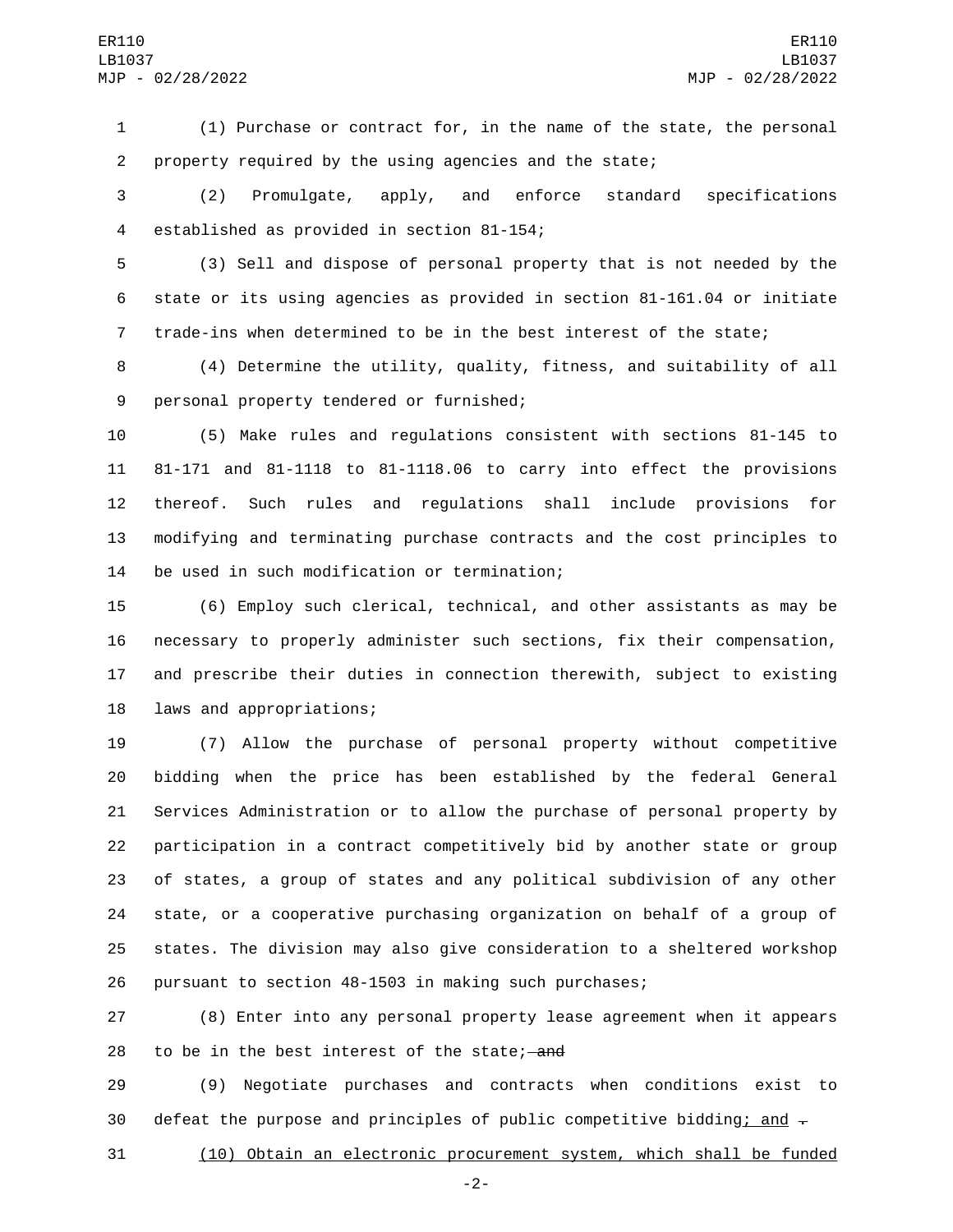1 or paid for by providing the system provider with, as determined by the 2 materiel administrator, a percentage or portion of identified 3 transactions. Such percentage or portion may be collected by the system provider from contractors and bidders.4

5 Sec. 3. Section 81-1120, Reissue Revised Statutes of Nebraska, is 6 amended to read:

 81-1120 (1) There is hereby created the Materiel Division Revolving Fund. The fund shall be administered by the materiel division of the Department of Administrative Services. The fund shall consist of (a) fees paid for printing, copying, central supply, and mailing services provided 11 to state agencies and local subdivisions by the division, and (b) assessments charged by the materiel administrator to state agencies, 13 boards, and commissions for purchasing services provided by the division, and (c) any money collected pursuant to subdivision (10) of section 15 81-153. Such assessments shall be adequate to cover actual and necessary expenses that are associated with providing the service and not otherwise covered by the money collected pursuant to subdivision (10) of section 18 81-153. The fund shall be used to pay for expenses incurred by the 19 division to provide such services.

 (2) State agencies, boards, and commissions shall make the materiel division assessment payments to the fund no later than August 1 of each year, or in four equal payments to be made no later than August 1, October 1, February 1, and April 1 of each year, at the discretion of the 24 materiel administrator.

25 (3) Any money in the fund available for investment shall be invested 26 by the state investment officer pursuant to the Nebraska Capital 27 Expansion Act and the Nebraska State Funds Investment Act.

28 Sec. 4. Sections 2, 3, and 5 of this act become operative three 29 calendar months after the adjournment of this legislative session. The 30 other sections of this act become operative on their effective date.

31 Sec. 5. Original sections 81-153 and 81-1120, Reissue Revised

-3-